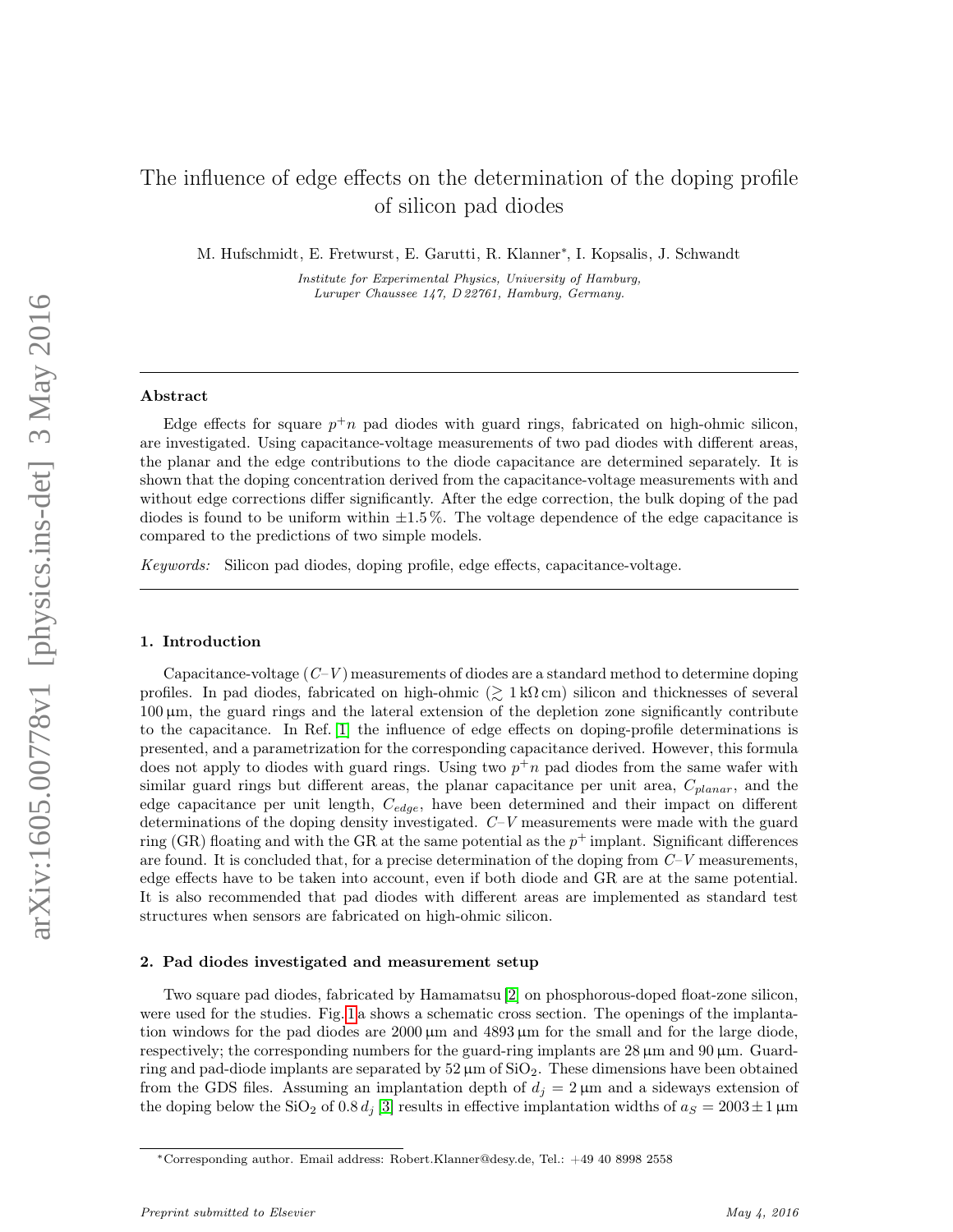and  $a_L = 4896 \pm 1 \,\mu \text{m}$  for the small and the large diode, respectively. For the overall thickness of the diodes  $204 \pm 3\mu$ m has been measured using a micrometer gauge. Subtracting 4  $\mu$ m for the  $n^+$ and  $p^+$  implantations, 3.5  $\mu$ m for the 2 aluminum layers, and 0.5  $\mu$ m for the passivation, results in an estimated active thickness of  $d_{act} = 196 \pm 5 \,\mu \text{m}$ .

<span id="page-1-0"></span>

Figure 1: (a) Schematic cross section of the pad diodes, and (b) measurement setup.

Fig. [1](#page-1-0) b shows the measurement setup. The measurements were performed at  $20\degree$ C on a temperature-controlled probe station. First, the current-voltage characteristics for forward and reverse bias was measured in order to check the quality of the diodes and the contacts by the probe needles. Then, using an Agilent LCR meter [\[4\]](#page-7-3), the  $C-V$  characteristics of the two pad diodes were measured for "GR grounded", and for "GR floating". The reverse voltage was varied between 0 and 160 V in 0.5 V steps, and 17 AC frequencies between 100 Hz and 2 MHz were selected. For frequencies between 200 Hz and 200 kHz the C values agreed within  $\pm 1\%$  [\[5\]](#page-7-4), and only the results of the 10 kHz measurements will be shown. The AC voltage was varied between 50 and 500 mV. For voltages above 4 V the C values agreed within  $\pm 1\%$  [\[5\]](#page-7-4), and only the results for 500 mV will be shown.

#### 3. Data analysis and results

### 3.1. Planar and edge capacitances

To separate the edge and the planar contribution to the total capacitance of a square diode of edge length  $a$ , we assume

<span id="page-1-2"></span>
$$
C_a = a^2 C_{planar} + 4 a C_{edge}, \tag{1}
$$

and obtain from the capacitances of two square diodes with edge lengths  $a_S$  and  $a_L$ 

<span id="page-1-1"></span>
$$
C_{planar} = \frac{\frac{C_{a_S}}{a_S} - \frac{C_{a_L}}{a_L}}{a_S - a_L} \quad \text{and} \quad C_{edge} = \frac{\frac{a_L}{a_S}C_{a_S} - \frac{a_S}{a_L}C_{a_L}}{4(a_L - a_S)}.
$$
 (2)

It has been verified that the results change by less than 0.1 %, if the changes in perimeter and area due to the rounding at the 4 corners (radius of 79 µm) are taken into account in the analysis. Note that  $C_{planar}$  refers to the capacitance per unit area, and  $C_{edge}$  to the capacitance per unit length.

Fig. [2](#page-2-0) shows the measured total capacitance and the separate contributions of planar and edge capacitances for the small and the large diodes, derived from the measurements with the GR grounded and the GR floating. Whereas, as expected, the total capacitance is larger for "GR floating" than for "GR grounded", the planar capacitances determined are the same. This demonstrates that the separation of the planar and edge contributions is successful. As the ratio of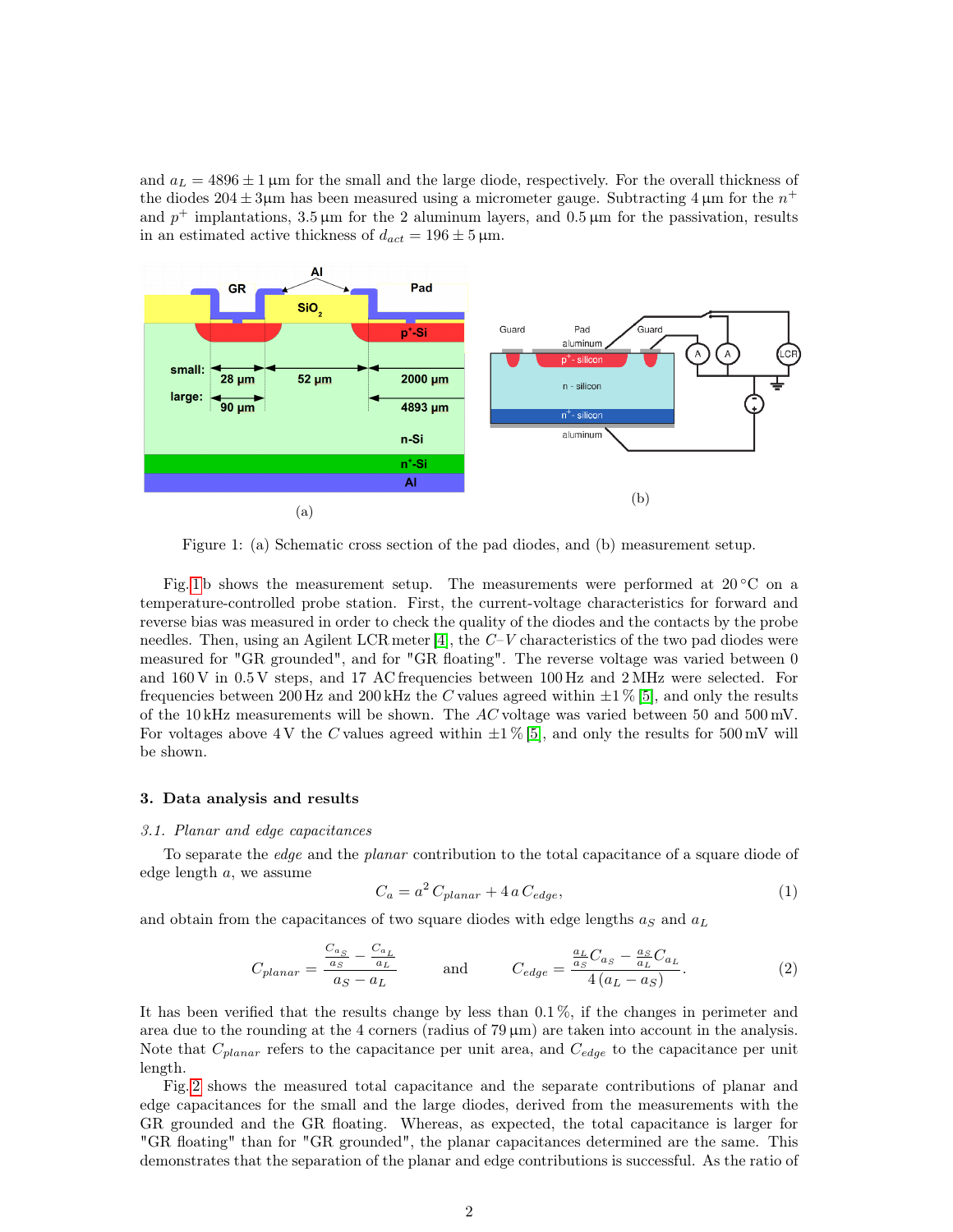<span id="page-2-0"></span>

Figure 2: Separation of the measured total capacitance into the planar and edge contributions using Eq. [2](#page-1-1) for (a) the small diode, and (b) the large diode, with the GR grounded and the GR floating.

the perimeter to the area of a square diode is proportional to  $1/a$ , the relative contribution of the edge capacitance is expected to decrease with diode side length. This is actually observed: The numbers for GR floating/GR grounded are  $\approx 37/13\%$  for the small, and  $\approx 10/4\%$  for the large diode. The grounding of the GRs reduces the edge contribution by a factor of about 3, but does not eliminate it. It can be noticed that the planar capacitance saturates at the depletion voltage of  $\approx 90 \text{V}$ , which is not the case for the edge capacitance with GR floating. In the latter case, the depletion region increases sideways with increasing voltage, and causes a further decrease of the capacitance. It is also observed that at lower voltages the voltage dependence of the edge and of the planar capacitances are quite different. Therefore, the doping profiles extracted with and without a correction of edge effects will be different, as will be discussed in the next section.

## 3.2. Doping density determinations

Fig. [3](#page-3-0) a shows the dependence of the inverse square of the measured capacitance per unit area as a function of the reverse voltage for  $C_{planar}$ ,  $C_{a_L}/a_L^2$  and  $C_{a_S}/a_S^2$  for the measurements with GR grounded. We show  $1/C(V)^2$ , as in the approximation of an abrupt junction and uniform doping, a straight line with the slope  $2/(q_0 \varepsilon_0 \varepsilon_{Si} N_D)$  is expected up to the depletion voltage  $V_d$  [\[6\]](#page-7-5). The doping density of the *n*-type Si of the  $p^+n$  diode is denoted  $N_D$ ,  $q_0$  the elementary charge, and  $\varepsilon_0 \varepsilon_{Si}$  the dielectric constant of Si. Table [1](#page-2-1) presents parameters extracted from the  $C-V$  measurements.

<span id="page-2-1"></span>

|             | $\boldsymbol{a}$<br>$ \mu m $ | $C(120\,\mathrm{V})$<br>$\rm/cm^{2}l$<br>ſрF | u<br>$ \mu m $ | [V]  | $N_{D}^{V_d}$<br>$^{\mathsf{f}}10^{12}$ /<br>$\mu$ cm <sup>31</sup> | $N_{\rm p}^{1/C^2}$<br>$[10^{12}]$<br>$\,\mathrm{cm}^{3}$ | [mV] | $\chi^2$<br>$\operatorname{NDF}$ |
|-------------|-------------------------------|----------------------------------------------|----------------|------|---------------------------------------------------------------------|-----------------------------------------------------------|------|----------------------------------|
| Planar      | 10 000                        | 51.99                                        | 203            | 89.1 | 2.93                                                                | 2.86                                                      | 236  | 249/139                          |
| Large diode | 4 8 9 6                       | 54.54                                        | 193            | 87.6 | 2.88                                                                | 3.12                                                      | 516  | 1300/139                         |
| Small diode | 2 0 0 3                       | 58.21                                        | 181            | 85.7 | 2.82                                                                | 3.50                                                      | 913  | 9600/139                         |

Table 1: Parameters extracted from the  $C-V$  data with the GR grounded. For explanations see text.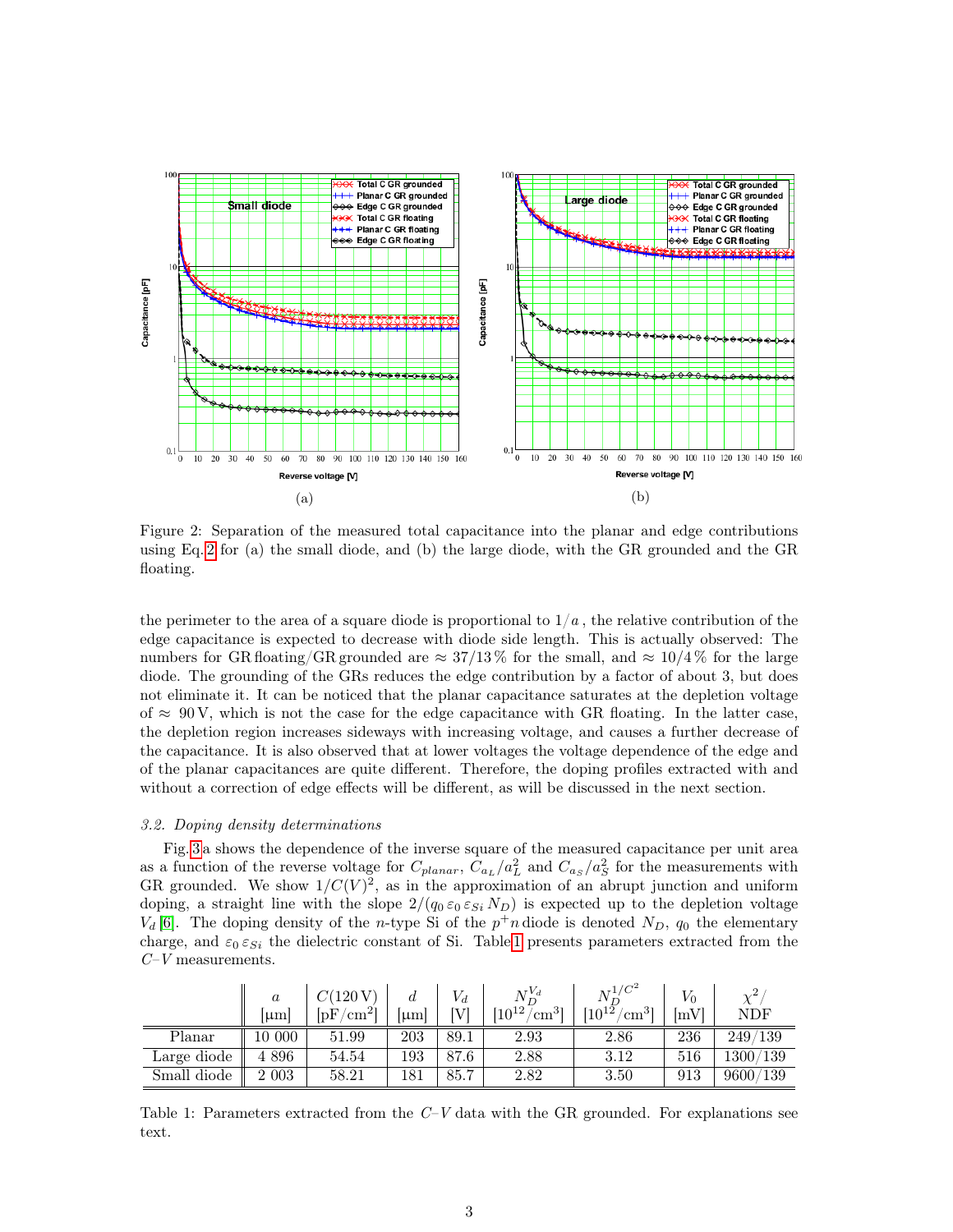<span id="page-3-0"></span>

Figure 3: (a) Values of  $1/C^2$  normalized to  $1 \text{ cm}^2$ , for  $C_{planar}$ ,  $C_{a_L}$  and  $C_{a_S}$  for the capacitance measurements with the GR grounded and floating, as a function of the reverse voltage. The curves are the straight-line fits below and above the full-depletion voltage described in the text. (b) Ratio of the measured to the fitted capacitance value for  $C_{planar}$ ,  $C_{aL}$  and  $C_{aS}$ , with the GR grounded. A linear function was fitted to  $1/C(V)^2$  for the reverse voltage between 5 and 75 V.

The third column of Table 1 shows  $C(120 \text{ V})$ , the normalized capacitances for "GR grounded". from which we derive the effective active diode thicknesses, d. As expected from edge effects, the value obtained for  $d$  is smaller if the edge correction is not applied. The values for "planar" and the large diode, which have an estimated uncertainty of  $\pm 2 \,\mu$ m, are compatible with the estimated active thickness of  $196 \pm 5 \,\mu$ m, whereas it is significantly smaller for the small diode. We conclude that at least for smaller pad diodes a correction for the edge capacitance is required for a precise determination of the active diode thickness from the capacitance measured above the depletion voltage.

For the quantitative analysis, the  $1/C(V)^2$  data are fitted by linear functions  $b(V-V_0)$  below (5  $-75$  V) and above (110 – 160 V) the full depletion voltage,  $V_d$ , as shown in Fig. [3](#page-3-0) a. A measurement error of  $0.1\%$  C is assumed for the fit. Fig. [3](#page-3-0) b shows for the fit below  $V_d$ , the ratio of measured to fitted C value as a function of the reverse voltage, and Table [1](#page-2-1) gives the results. "Planar" denotes the results for  $C_{planar}$ , according to Eq. [1.](#page-1-2) Whereas the maximum difference between fit and data below  $V_d$  is 0.3% for "planar", it increases to 0.7% and 1.5% for "GR grounded" for the large and small diode, respectively. From Fig. [3](#page-3-0) b it is obvious that the point-to-point measurement uncertainties are well below 0.1 %. Nevertheless, the agreement at the permille level after correcting for edge effects, is quite satisfactory. We conclude that for the pad diodes investigated, only after correcting for the edge capacitance,  $1/C<sup>2</sup>$  is to a good approximation a linear function of the reverse voltage.

From the slope b from the fits for  $V < V_d$ , the n-doping density  $N_D^{1/C^2} = 2/(q_0 \varepsilon_0 \varepsilon_{Si} b)$  is obtained. The results for "GR grounded" are shown in Table [1.](#page-2-1) The values for "planar" and for the large and small diodes are quite different, showing the impact of the edge effects.

From the intercept  $V_0$  from the fits for  $V < V_d$ , information on the built-in voltage,  $V_{bi}$ , is obtained. Frequently  $V_{bi} = |V_0| + 2 k_B T / q_0$  is assumed [\[6\]](#page-7-5). However, in Ref. [\[7\]](#page-7-6) it is concluded: The barrier height cannot be determined accurately by capacitance measurements. The true  $1/C^2$  intercept is less than the barrier voltage. The typical corrections given in [\[7\]](#page-7-6) are between 0.1 and 0.4 V. We conclude that the value found for  $V_0$  agrees with expectations, however it does not allow to precisely determine the built-in voltage.

From the voltage at which the straight lines of the fits above and below depletion cross (see Fig[.3](#page-3-0) a), the full-depletion voltage,  $V_d$ , is obtained. The corresponding value for the doping density  $N_D^{\tilde{V}_d} \approx [(2\,\varepsilon_0\,\varepsilon_{Si})/(q_0\,d^2)]V_d$ , where  $d=200\,\mu\text{m}$  is used for the diode thickness. The results are shown in Table [1.](#page-2-1) The values for  $N_D$  agree within  $\approx \pm 2\%$ . However, below  $V_d$  only the fit for planar is acceptable, as can be seen from the increase in  $\chi^2$  shown in Table. [1.](#page-2-1) For "planar" the values of  $N_D^{V_d}$  and of  $N_D^{1/C^2}$  agree within the estimated uncertainties. This however, is not the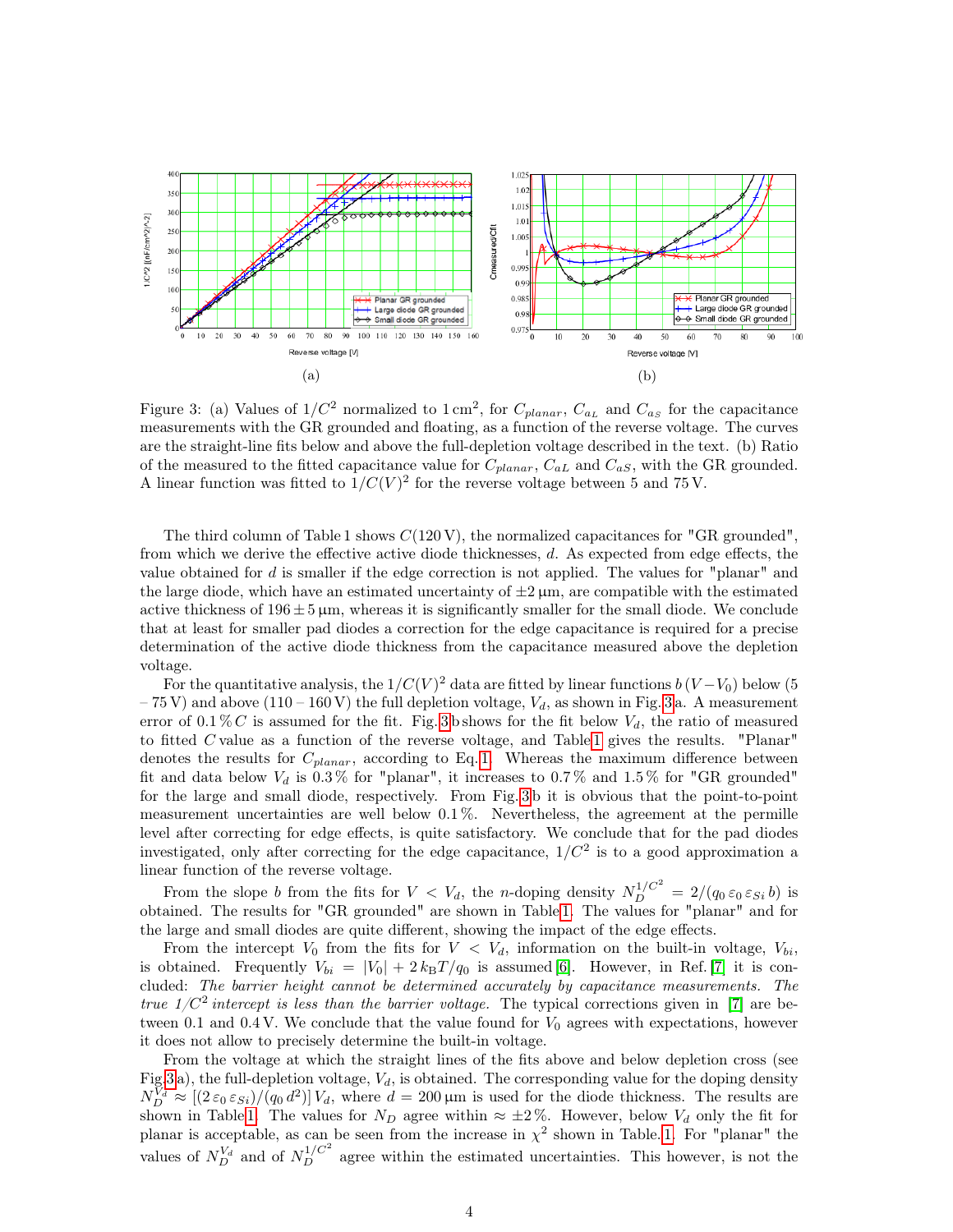case for the large and small diodes. We conclude that only if the correction for edge effects is applied, the effective doping densities obtained from the measurement of the  $1/C<sup>2</sup>$  slope and of  $V_d$  are consistent. Without correction, the determination of the doping from  $V_d$  has a smaller uncertainty than the one from the  $1/C^2$  method.

The doping density  $N_D(x)$  of the n region as a function of x, the distance from the  $p^+n$  junction can be determined using [\[6\]](#page-7-5)

<span id="page-4-1"></span>
$$
x(V) = \frac{\varepsilon_0 \varepsilon_{Si}}{C(V)} \quad \text{and} \quad N_D(x(V)) = \frac{2}{q_0 \varepsilon_0 \varepsilon_{Si}} \frac{1}{\frac{d(1/C^2)}{dV}}.
$$
 (3)

<span id="page-4-0"></span>The results for "planar", "GR grounded" and "GR floating" are shown in Fig. [4.](#page-4-0)



Figure 4: Doping-density profiles determined from the capacitance measurements of "planar", the large and the small diode, for the conditions "GR grounded" and "GR floating" using Eq. [3.](#page-4-1)

An approximately constant  $N_D(x)$  is expected up to the x value at which the effect of the backside  $n^+$  implant becomes relevant. This is actually observed for "planar", where  $N_D(x)$  is constant within  $\lt \pm 1.5\%$ . A linear increase with x by about 10% is found for the large diode with the GR grounded, and significantly larger changes for the other measurements. We conclude that for a precise determination of the doping profile, in particular for small diodes, the edge correction has to be applied.

In order to quantify the influence of the edge correction on the determination of the doping profile,  $N_D(x)$ , the measured  $C(V)$  dependence is fit to the predictions for an assumed parametrization of  $N_D(x)$ . The advantage of this approach is that the derivative  $dC/dV$ , which usually requires smoothing and makes the proper treatment of the measurement errors difficult, is not required. A similar approach is discussed in Ref. [\[8\]](#page-7-7). From the one-dimensional Poisson equation

<span id="page-4-4"></span>
$$
N_D(x) = -\frac{\varepsilon_0 \varepsilon_{Si}}{q_0} \frac{\mathrm{d}^2 V(x)}{\mathrm{d}x^2} \quad \text{follows} \quad V(w) = \frac{q_0}{\varepsilon_0 \varepsilon_{Si}} \int_0^w \left( \int_{\xi}^w N_D(\xi') \,\mathrm{d}\xi' \right) \mathrm{d}\xi,\tag{4}
$$

where  $V(w)$  is the voltage drop over the depletion region of width w. Assuming a linear dependence of the doping density on the distance  $x$  from the junction,

<span id="page-4-3"></span>
$$
N_D(x) = N_0 + \alpha x,\tag{5}
$$

and the voltage  $V_0$ , which is related to the built-in voltage,

<span id="page-4-2"></span>
$$
V(w) = \frac{q_0}{\varepsilon_0 \varepsilon_{Si}} w^2 \left(\frac{N_0}{2} + \frac{\alpha w}{3}\right) - V_0 \quad \text{and} \quad V(C) = \frac{q_0 \varepsilon_0 \varepsilon_{Si}}{C^2} \left(\frac{N_0}{2} + \frac{\alpha \varepsilon_0 \varepsilon_{Si}}{3C}\right) - V_0 \tag{6}
$$

is derived. Here the relation  $w(C) = \varepsilon_0 \varepsilon_{Si}/C$  is used. For the fit,  $C(V)$  is calculated using a linear interpolation on an 1 µm grid of  $ln[V(w)]$  and  $ln[C(w)]$ . We note that for  $\alpha = 0$  Eq. [6](#page-4-2) gives the well known relation for the abrupt single-sided junction  $C(V) \propto (V + V_0)^{-1/2}$ , and for  $N_0 = 0$ , the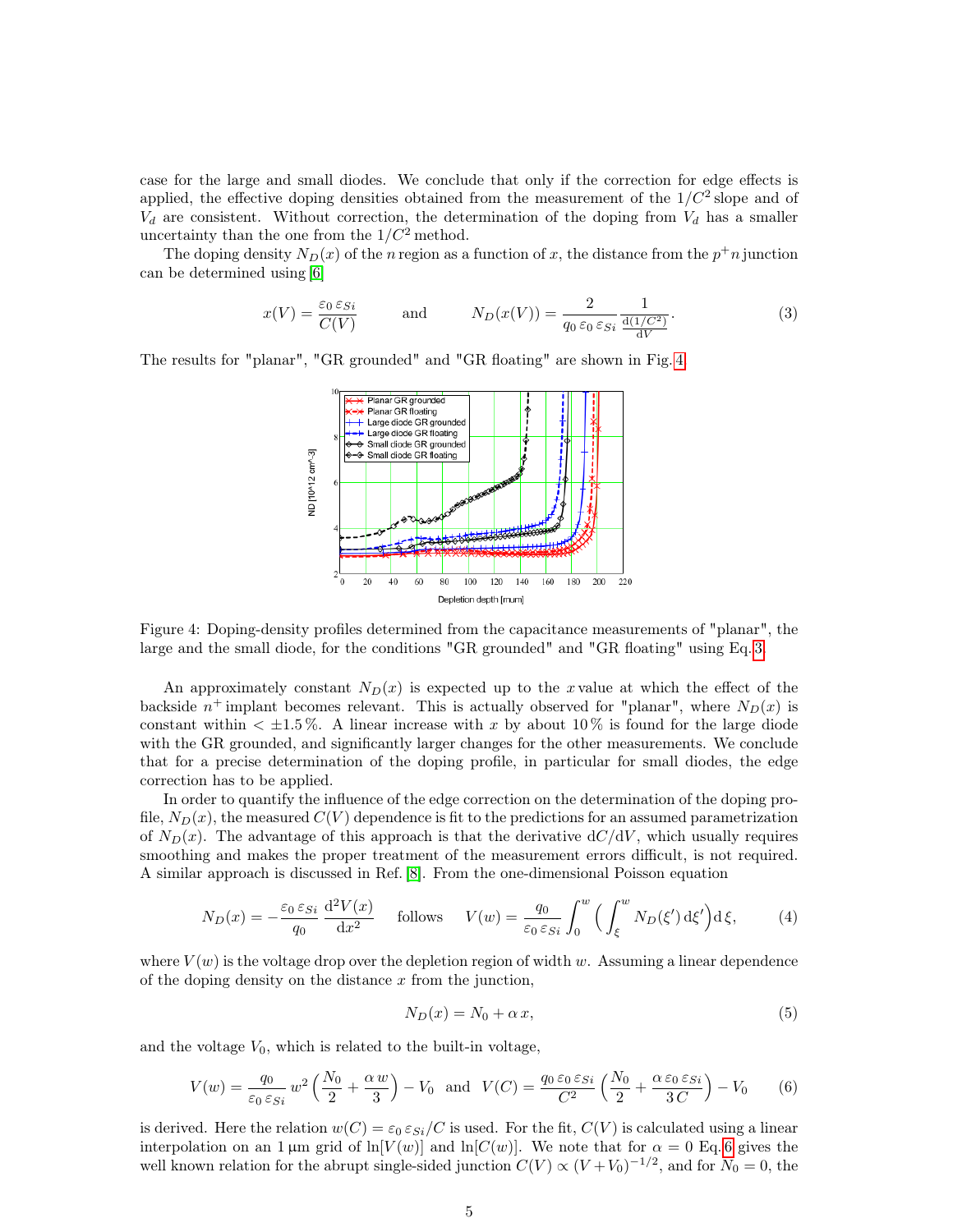<span id="page-5-0"></span>

<span id="page-5-1"></span>Figure 5: Ratio of the measured to the fitted capacitance value for  $C_{planar}$ ,  $C_{aL}$  and  $C_{aS}$ , with the GR grounded, using the doping-profile parametrisation given in Eq. [5.](#page-4-3)

|             | $N_0$<br>$[10^{12}]$<br>$\mu$ cm <sup>31</sup> | $\alpha$<br>$[10^{12}/$<br>$\mu$ cm <sup>41</sup> | Vο<br>$\lceil \textrm{mV} \rceil$ | $\langle N_D \rangle$<br>$[10^{12}/$<br>$\rm [cm^3]$ | $\Delta N_D$<br>$[10^{11}\,/\,$<br>$\rm cm^3$ ] | $\chi^2$<br>NDF |
|-------------|------------------------------------------------|---------------------------------------------------|-----------------------------------|------------------------------------------------------|-------------------------------------------------|-----------------|
| Planar      | 2.92                                           | $-4.8$                                            | 342                               | 2.87                                                 | $-0.48$                                         | 94/138          |
| Large diode | 2.95                                           | $15.9\,$                                          | 197                               | 3.10                                                 | $1.59\,$                                        | 45/138          |
| Small diode | 2.95                                           | 53.6                                              | $-29\,$                           | 3.49                                                 | 5.36                                            | /138<br>51      |

Table 2: Parameters extracted from the  $C-V$  data with the GR grounded for the fit using Eq. [6.](#page-4-2)

linearly-graded junction,  $C(V) \propto (V + V_0)^{-1/3}$ . These are special cases for the more general case: For  $N_D(x) \propto x^n$  Eq. [4](#page-4-4) gives  $C(V) \propto (V + V_0)^{-1/(n+2)}$ . An equivalent relation has been derived in Ref. [\[9\]](#page-7-8).

Fig. [5](#page-5-0) and Table [2](#page-5-1) show the results of the fit for the voltage range  $5 - 75$  V. The quality of the fits are significantly improved compared to the linear  $1/C^2$  fits, and the deviations of data minus fit are below 0.1%. The values for the average doping densities,  $\langle N_D \rangle$ , agree with the values from the  $1/C^2$  fits, shown in Table [1.](#page-2-1)  $\Delta N_D$  gives the deviation of the doping density at the diode surfaces and the average doping density. The values found are 1.7 %, 5.1 %, and 15 % for "planar", the small and the large diode, respectively. Again, the values agree with the values from the  $1/C^2$  fits, shown in Fig. [4.](#page-4-0) However, the values found for  $V_0$  are quite different, in particular for the small and large diodes without the edge correction. Thus we reach the same conclusions as for the  $1/C^2$  fits: Edge effects have to be taken into account for a precise determination of the doping profiles of diodes built on high-ohmic silicon.

Using a method similar to Ref. [\[10\]](#page-7-9), we have verified that the correction due to the voltagedependent extension of the depletion zone into the  $p^+$  region, which is less than 0.2  $\mu$ m, is small and can be neglected. We have also checked that the fact that  $C-V$  measurements actually determine the density of majority carriers and not the doping density as discussed in Ref.[\[11\]](#page-7-10), has a negligible effect on the results.

### 3.3. Edge capacitance

 $\equiv$ 

The values of the edge capacitance per unit length,  $C_{edge}$ , determined using Eq. [2,](#page-1-1) is shown in Fig. [6](#page-6-0) as a function of the reverse voltage and as a function of the depletion depth of the planar part of the pad diode. As expected,  $C_{edge}$  is significantly smaller for "GR grounded" than for "GR floating", demonstrating the partial shielding of the edge capacitance by the grounded GR.

From the formulae given in Ref. [\[1\]](#page-7-0)  $C_{edge}^{circular} = (2 \pi \epsilon_0 \epsilon_{Si} b) \cdot (Area/Circ)$  can be obtained for the edge capacitance of a circular diode with the area  $Area = r^2 \pi$  and the circumference  $Circ =$  $2 r \pi$ . For silicon  $b \approx 1.5$  for a metal Schottky diode and  $\approx 0.46$  for a cylinder geometry, which approximates a mesa-type diode. The Schottky diode can be considered a first approximation for the situation "GR floating", and the mesa-type diode for "GR grounded". Assuming that the edge capacitance of a square and a circular capacitance with the same  $Area/Circ$  ratio is the same, the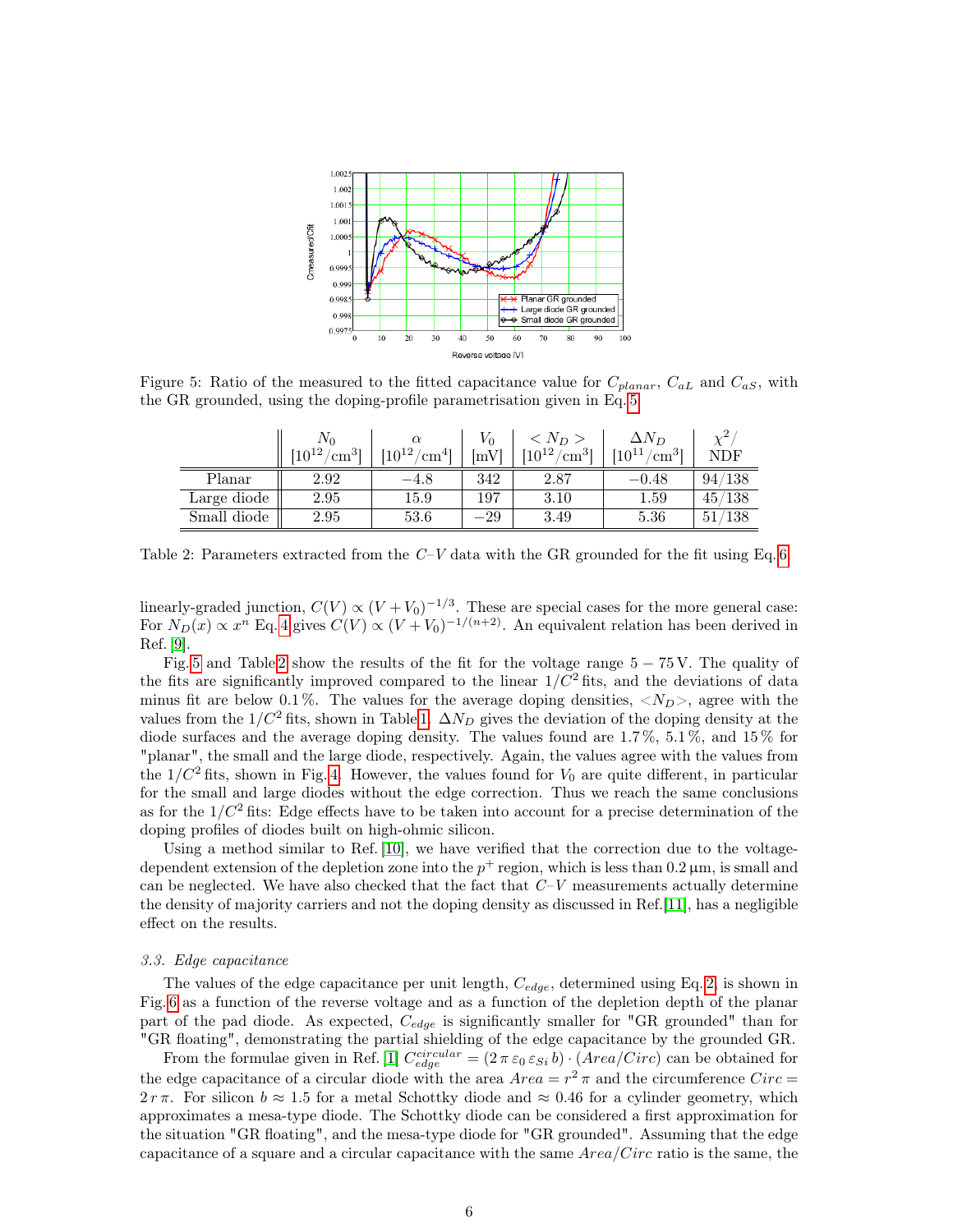<span id="page-6-0"></span>

Figure 6: Edge capacitance per unit length,  $C_{edge}$ , for "GR grounded" and "GR floating", (a) as a function of the reverse voltage, and (b) as a function of the depletion depth of the planar part of the pad diode.

edge capacitance per unit length of a square is  $C_{edge} = \pi \epsilon_0 \epsilon_{Si} b/2$ , and thus independent of voltage and diode dimensions. The  $b$  ratio of mesa-type and Schottky-type diodes of 0.3 approximately agrees with the  $C_{edge}$  ratio for "GR grounded" to "GR floating". The predicted values of  $C_{edge}$ are 2.5 and 0.75 pF/cm for  $b = 1.5$  and 0.46, respectively, are of the observed order of magnitude. However, the data show a voltage dependence, which is not predicted by the calculations of Ref. [\[1\]](#page-7-0).

<span id="page-6-1"></span>

Figure 7: (a) Geometrical parameters used for the model calculation of  $C_{edge}$ , the edge capacitance per unit length. (b) Measured value of  $(\pi \varepsilon_0 \varepsilon_{Si})/(2 C_{edge})$  as a function of  $\ln(w)$ , with w, the depletion depth of the planar capacitance of the pad diodes. The parameters of the straight line shown are discussed in the text.

Another way to model the edge capacitance is illustrated in Fig. [7 a](#page-6-1). The capacitance of a quarter cylinder capacitor with inner radius  $r_i = d_j - d_p$  and outer radius  $r_o = d_j + d_n$  is:

<span id="page-6-2"></span>
$$
C_{edge} = \frac{2 \pi \varepsilon_0 \varepsilon_{Si}}{\ln(r_o/r_i)} \cdot \frac{1}{4} \approx \frac{\pi \varepsilon_0 \varepsilon_{Si}}{2} \cdot \frac{1}{\ln(w/d_j)}.\tag{7}
$$

The  $p^+$  junction depth is denoted  $d_j$ , the depletion depths in the  $p^+$  and n regions  $d_p$  and  $d_n$ , respectively, and the total depletion depth  $w = d_p + d_n$ . The approximation assumes  $w \gg d_i \gg d_p$ , which is well satisfied for reverse voltages above a few volts. From Eq. [7](#page-6-2) follows  $(\pi \epsilon_0 \epsilon_{Si})/(2 C_{edge}) = \ln w - \ln d_i$ : A straight line as function of ln w with the slope 1 and the intercept  $\ln d_i$ . Fig. [7](#page-6-1)b shows that this relation approximately describes the "GR floating" data. The straight line shown has the slope 1 and the intercept  $-6.1$ , corresponding to  $d_i = 22 \,\mu\text{m}$ . However, the value expected from the technology is about  $2 \mu m$ . Nevertheless, given the crudeness of the model, the description of the data can be considered satisfactory.